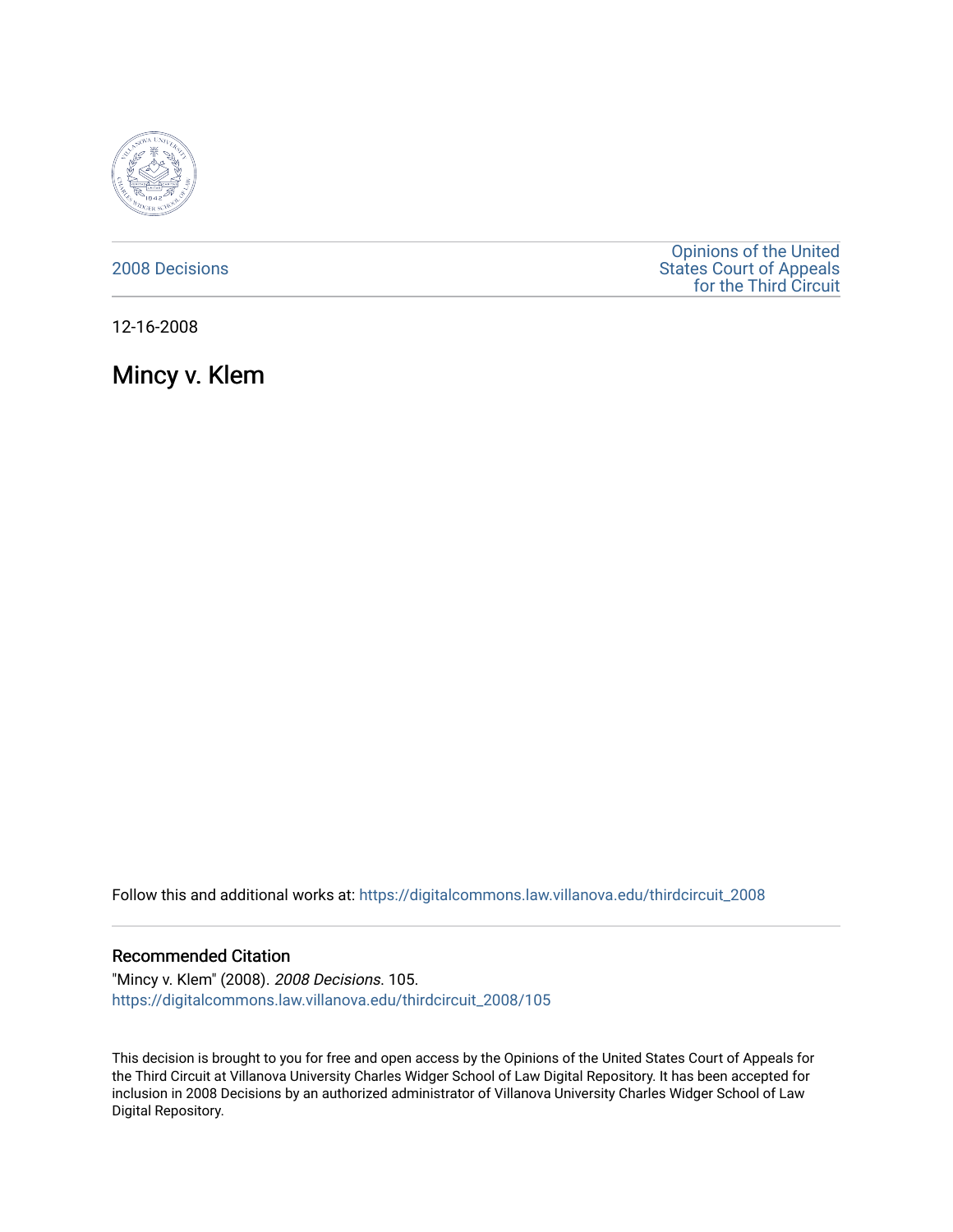#### **NOT PRECEDENTIAL**

# UNITED STATES COURT OF APPEALS FOR THE THIRD CIRCUIT

\_\_\_\_\_\_\_\_\_\_\_

No. 07-2689

HILTON KARRIEM MINCY, Appellant

v.

EDWARD KLEM, ET AL. \_\_\_\_\_\_\_\_\_\_\_\_\_\_\_\_\_\_\_\_\_\_\_\_\_\_\_\_\_\_\_\_\_\_\_\_

On Appeal from the United States District Court for the Middle District of Pennsylvania (D.C. Civil Action No. 07-cv-00790) District Judge: Honorable Christopher C. Connor

\_\_\_\_\_\_\_\_\_\_\_\_\_\_\_\_\_\_\_\_\_\_\_\_\_\_\_\_\_\_\_\_\_\_\_\_

Submitted Pursuant to Third Circuit LAR 34.1(a) March 19, 2008 Before: MCKEE, SMITH and CHAGARES, Circuit Judges

> (**Opinion filed: December 16, 2008**) \_\_\_\_\_\_\_\_\_\_\_

# OPINION \_\_\_\_\_\_\_\_\_\_\_

PER CURIAM

Hilton Karriem Mincy is confined at the State Correctional Institution at

Albion in Pennsylvania. Mincy appeals the District Court's dismissal of his complaint

under Fed. R. Civ. P. 40(b). We have jurisdiction pursuant to 28 U.S.C. § 1291. We

review the District Court's dismissal of his complaint as a sanction under Rule 40(b) for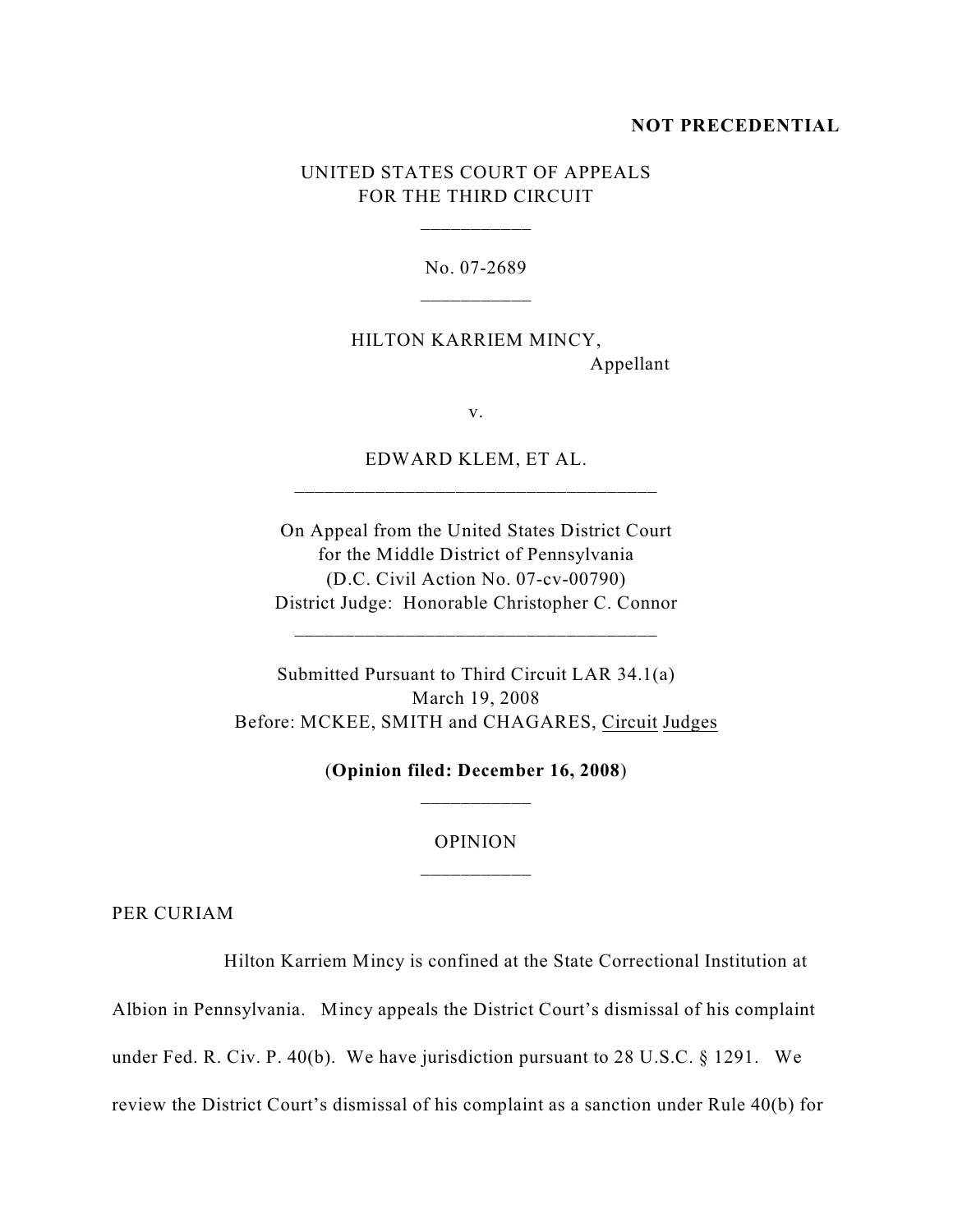abuse of discretion. See In re: Westinghouse Sec. Litig., 90 F.3d 696, 702 (3d Cir. 1996); Poulis v. State Farm Fire & Cas. Co., 747 F.2d 863, 868 (3d Cir. 1984).

The relevant facts are as follows. Mincy filed a civil rights complaint pursuant to 42 U.S.C. § 1983 against nearly seventy-seven prison officials and staff, alleging a litany of claims, including retaliation, conspiracy, denial of due process, fabricated misconduct reports, interference with mail, and verbal and physical abuse. That initial complaint was over 215 pages and contained nearly 687 paragraphs of allegations. The District Court ordered Mincy to file an amended complaint, using a civil rights form-complaint and setting forth simple, concise and direct averments in adherence to Rule 8(e); it moreover ordered that the amended complaint should, pursuant to Rule 20(a), name only those defendants implicated in the transaction or occurrence giving rise to his claims and whose involvement in the suit presents a common question of law or facts. The court warned that it would dismiss Mincy's complaint as a sanction if he failed to comply with those instructions.

In response to the court's order, Mincy filed an amended complaint using the court-furnished form. Mincy's amended form-complaint plainly asserted various allegations of retaliation against prison officials for exercising his First Amendment rights. At the conclusion of the amended form-complaint, however, Mincy alerted the District Court that he planned to file a "proposed amended complaint" pursuant to Rule 15(a). Subsequently, he filed that proposed amended complaint, which was 166 pages,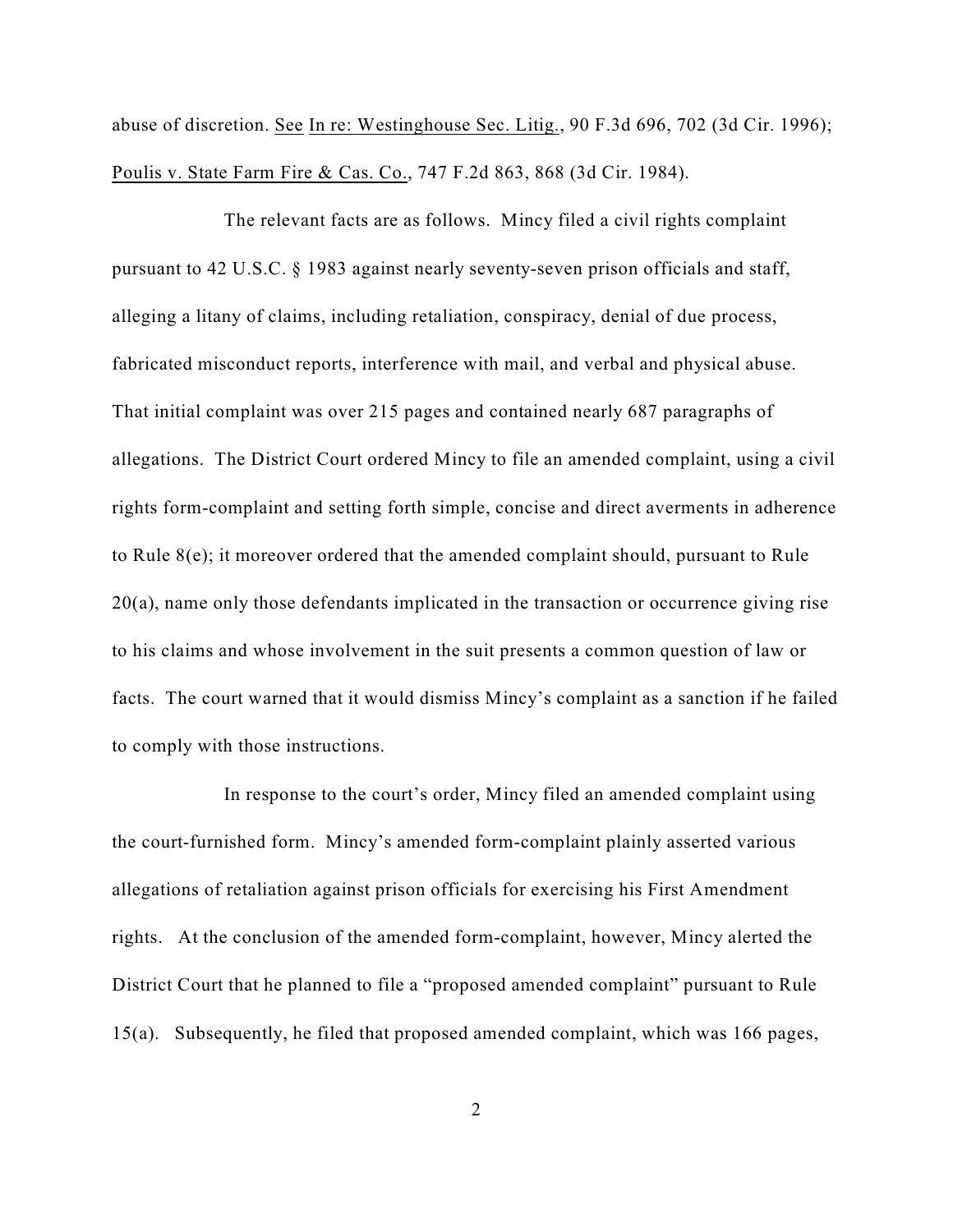contained more than 500 paragraphs of allegations, and named more than seventy-seven defendants.

Finding both submissions to be non-compliant with its order, the District Court dismissed his action under Rule 40(b). Specifically, it found that the formcomplaint and the proposed amended complaint contained the same deficiencies as the original, referencing numerous unrelated claims and parties. Noting that it had afforded Mincy multiple opportunities to remedy those deficiencies in his pleadings, and that he failed to properly do so, the District Court concluded that Mincy's conduct had made adjudication of the case impossible. Accordingly, the District Court conducted no Poulis analysis before dismissing the case as a sanction.

### I.

Rule  $8(a)(1)$  requires that a complaint set forth a short and plain statement of the plaintiff's claims. We conclude that the District Court correctly ordered Mincy to file an amended complaint using a form-complaint, because his original one was unduly long. However, in light of the liberal construction given to pro se pleadings, we cannot conclude that Mincy's amended form-complaint does not satisfy Rule 8. His averments under the "Statement of Claim" section of the form-complaint plainly allege that the Defendants have retaliated against him for filing lawsuits, grievances and complaints against prison officials, as a means of deterring him from exercising his First Amendment rights.

3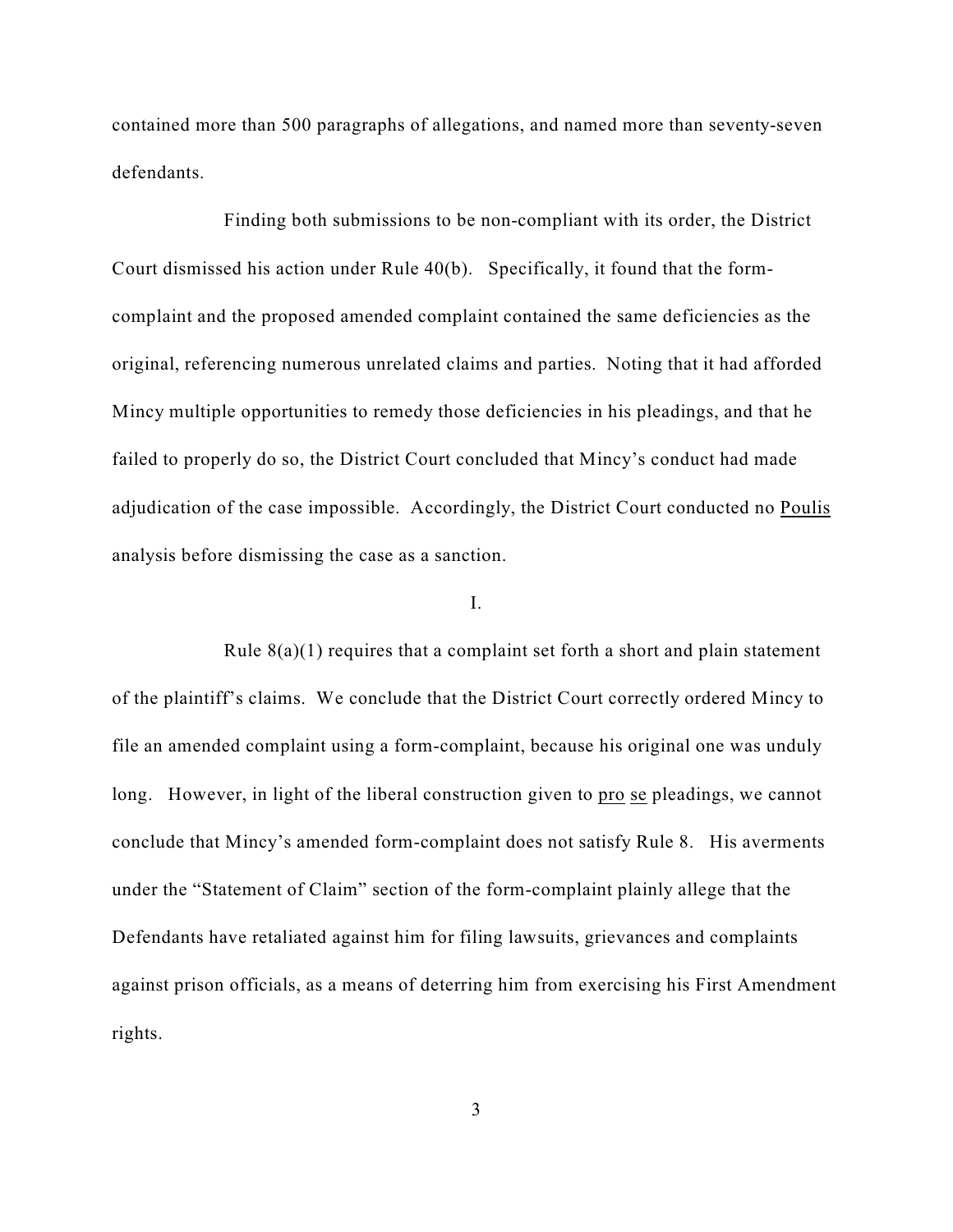Additionally, we agree that under Rule 20 a plaintiff may join defendants in one action only if they assert a right to relief arising out of the same transaction or occurrence. The District Court correctly concluded that Mincy's attempts to incorporate separate and unrelated claims against parties from other lawsuits are inappropriate. However, we note that Rule 21 instructs that the misjoinder of parties provides no grounds for dismissing an action. See Rule 21; Sabolsky v. Budzanoski, 457 F.2d 1245, 1249 (3d Cir. 1972). Courts may add or drop parties under Rule 21, but they may not dismiss actions where there has been a misjoinder of parties. Letherer v. Alger Group, LLC., 328 F.3d. 262 267 ( $6<sup>th</sup>$  Cir. 2003). Accordingly, the District Court erred in dismissing Mincy's complaint on this basis.

### II.

As we have explained, dismissals under Rule 40(b) are "only appropriate in limited circumstances . . . ", Emerson v. Thiel College, 296 F.3d 184,190 (3d Circ. 2002), because they are "drastic" and "extreme measures" that should only be reserved for cases where there has been "'flagrant bad faith' on the part of the plaintiffs." Poulis, 747 F.2d at 867-68 (quoting Nat'l Hockey League v. Metro. Hockey Club, Inc., 427 U.S. 639, 643 (1976)).

On review, this Court should be "guided by the manner in which the [District Court] balanced the **Poulis** factors, and whether the record supports its findings." Ali v. Sims, 788 F.2d 954, 957 (3d Cir. 1986). Those factors are: (1) the extent of the